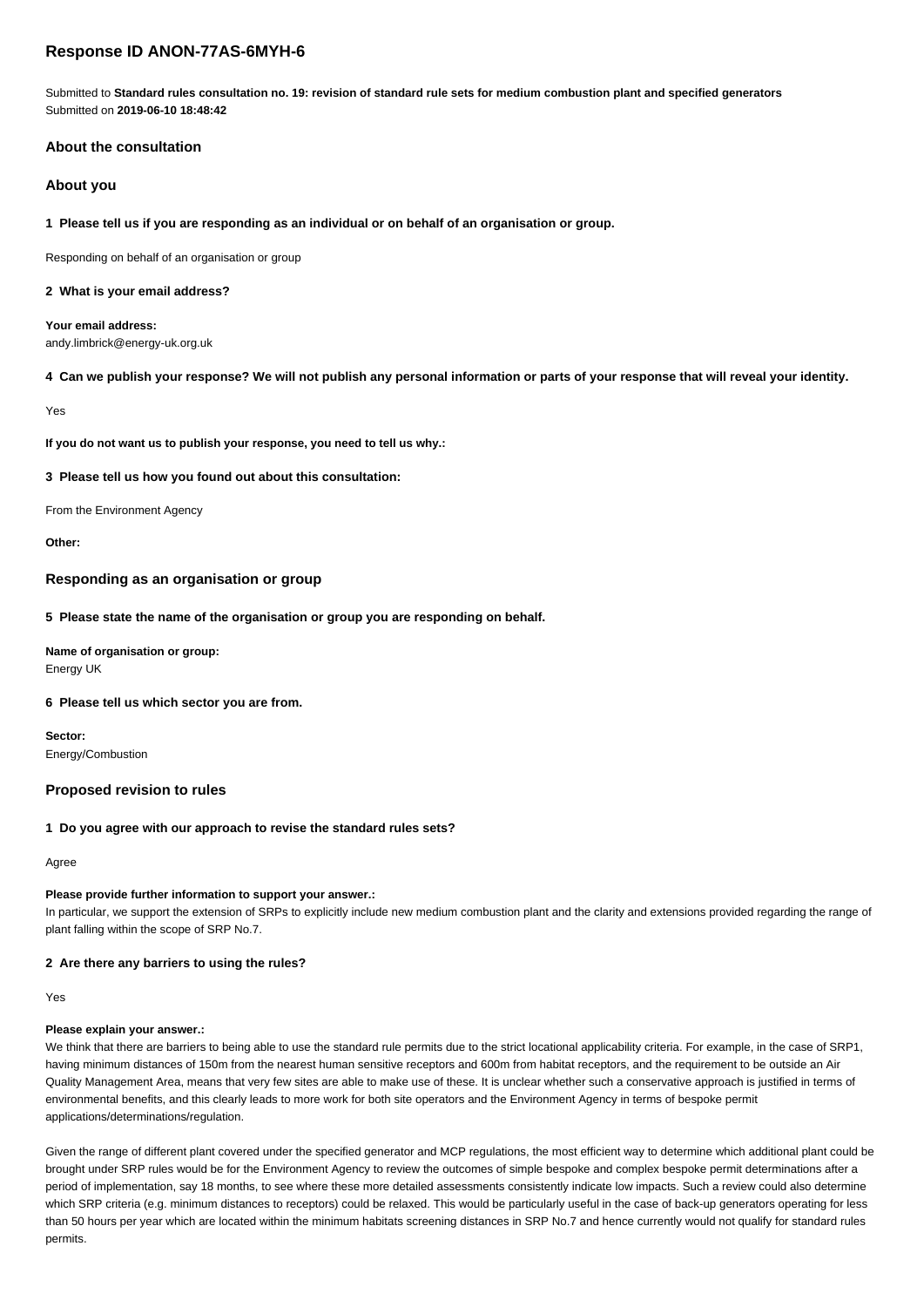#### **3 Please tell us about any financial impact on your business of making this proposed change.**

#### **Details of any financial impact:**

We note that there is currently a backlog in terms of permit determination for Tranche B generators and that there may be plant which have applied under the bespoke permit process which would be eligible for standard rules permitting under the proposed revisions. We therefore recommend that the Environment Agency screen all submitted bespoke permit applications which have yet to be determined, for eligibility under the additional SRP categories as part of the determination process.

Similarly, where permits have already been issued for Tranche B generators which would now be eligible for a standard rules permit under the additional categories, then those operators should be entitled to request a replacement SRP, or have their permit conditions amended to match those applicable under the equivalent SRP. This would ensure a level playing field and avoid penalising early applicants.

## **Proposed charges**

## **Further comments**

**4 Please tell us if you have any further comments that have not been covered by the previous questions and provide as much information as possible to support your answer.**

#### **Any further comments:**

• Table 3.1 in SRPs 1,2,3,6 and 9 states "N/A" in relation to monitoring frequency for a CHP boiler, but includes an ELV and monitoring standard. It is not clear what the implication of this requirement is, particularly in the light of rules 3.2, 3.2.1 and 3.2.2. Does this mean no monitoring is required, in which case, why is an ELV specified? Or is there simply a requirement to demonstrate compliance with a one-off single measurement? Clarification should be provided on what the compliance and monitoring requirements are for CHPs covered by these SRPs where these are not new MCPs. A similar comment applies to Table 3.1 in SRP No.5 for gas engines with no abatement.

• The purpose of the new rule 3.2.2 is not clear. Rule 3.2.1 sets the default position that monitoring will be required for the parameters in Tables 3.1 and 3.2 unless otherwise agreed in writing by the Environment Agency. The new rule 3.2.2 appears to state the opposite position, that the operator shall undertake monitoring if notified in writing by the Environment Agency. These rules could be read as conflicting or it could be that 3.2.2 is to allow the Environment Agency to reserve the right to request additional monitoring. If the intention is that 3.2.2 is applied in cases where an agreement has been obtained from the Environment Agency negating the requirements of 3.2.1, or if there is a different intention behind 3.2.2, then this should be stated more clearly.

• SRP No.6 is not compliant with the requirements of the MCP Directive (MCPD). Table 3.2 sets a limit of 190mg/Nm3 (15%O2) for a new MCP gas engine ≥ 1MWth firing natural gas. The MCPD requires compliance with 95mg/Nm3 for such plants. This should be amended.

• We have noticed that the distance criteria in SRP No.7 now relate to the minimum distance from any SAC, SPA, Ramsar or SSSI bringing it into line with the other SRPs. The current version of SRP No.7 only relates to distances from any SAC or SPA. The revision therefore represents a significant increase in stringency. It would be helpful to understand whether this was simply correcting a drafting error or whether this reflects an intentional increase in stringency associated with the additional MCP categories now included and to understand the environmental justification for the latter, if that is the case.

In SRP No.7, Rule 2.2.2 clarifies that both the stack height and minimum screening distance criteria must be met to qualify for a SRP. In this context, the wording in 2.2.3 is superfluous and confusing, as it could be interpreted that a unit could qualify for an SRP by meeting the stack height criterion alone. We therefore suggest that Rule 2.2.3 is omitted.

• SRP No.7 requires some additional specificity in the category definitions where these overlap as follows:

o SRP No.7 treats biogas as a distinct fuel category. In order to provide clarity that it does not also fall under the heading 'gaseous fuels other than natural gas' (as it does in the MCPD, albeit subject to specific footnotes) the latter category should be stated as 'gaseous fuels other than natural gas or biogas' within SRP No.7.

o The final row in Table 2.2 is already covered by row 4 and can be removed.

• We note that MCPApp\_releaseVO1\_31 (Electronic SRP application form) will need to be updated to reflect the revised SRP criteria, including the extension to include MCPs under SRPs other than SRP No.7.

• We have also identified the following issues related to MCPApp\_releaseVO1\_31 in relation to the original set of SRPs, which should be addressed when the form is updated.

o SRP No.4 and SRP No.5 are only applicable to engines, but allow boilers as a valid technology selection when verifying the plant

o When SRP No.7 is selected for 'a single specified generator' it allows individual plant of > 20 MWth as a valid thermal input selection when verifying the plant, despite the individual limit of 20 MWth

o When SRP No.7 is selected it does not allow Boilers burning natural gas or Boilers burning other gaseous fuels as a valid combination, despite these combinations falling within the scope of SRP No.7.

## **Your feedback on this online tool**

## **9 How satisfied were you with the tool?**

Neither satisfied nor dissatisfied